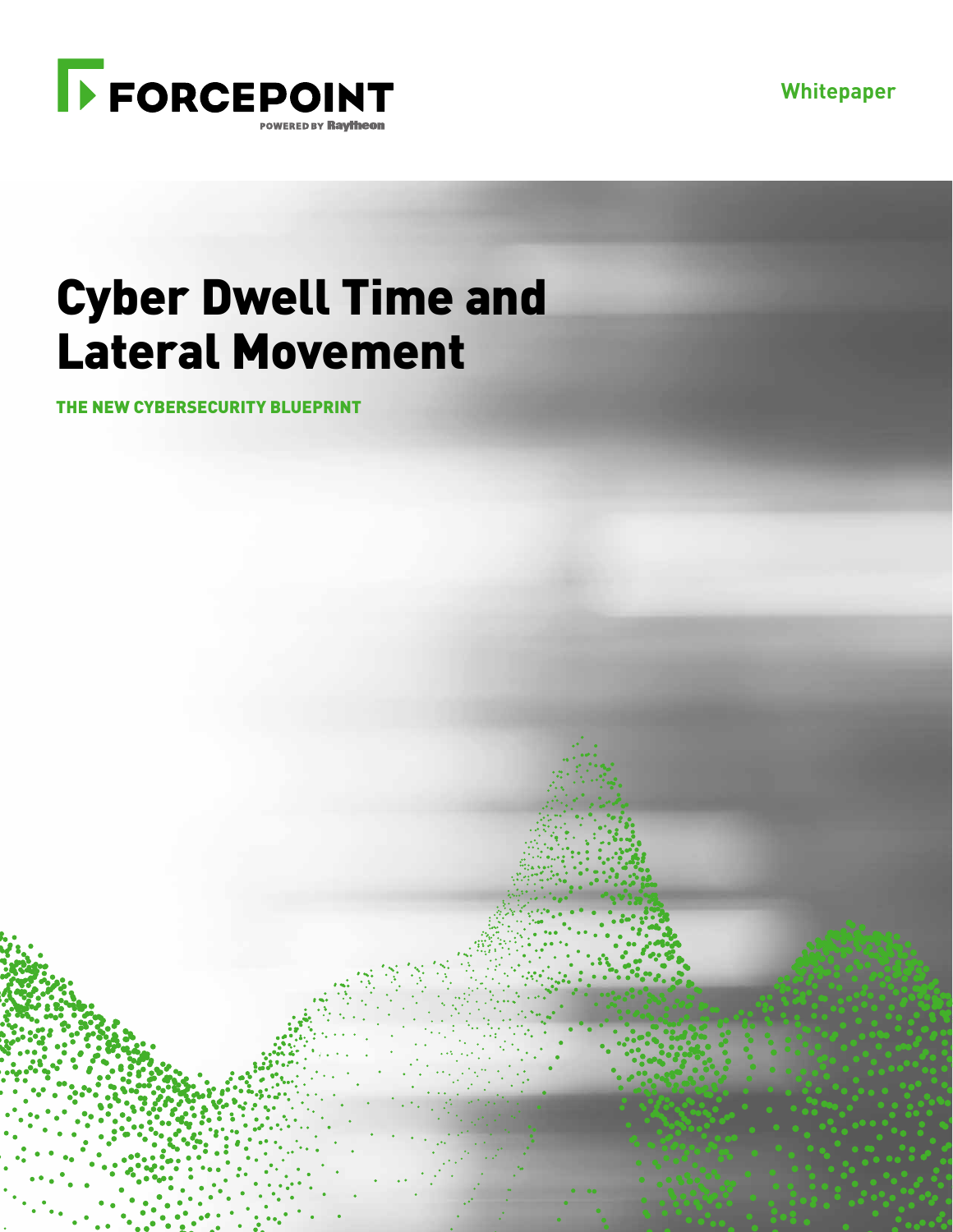## Contents

| Introduction                                         |   |
|------------------------------------------------------|---|
| Shifting the Burden to the Attacker                  | 3 |
| A Trail in the Woods: Understanding Lateral Movement | 4 |
| Lifespan of an Attack: Containing Cyber Dwell Time   | 4 |
| Five Practices to Shift the Burden                   | 5 |
| Conclusion                                           | 6 |
|                                                      |   |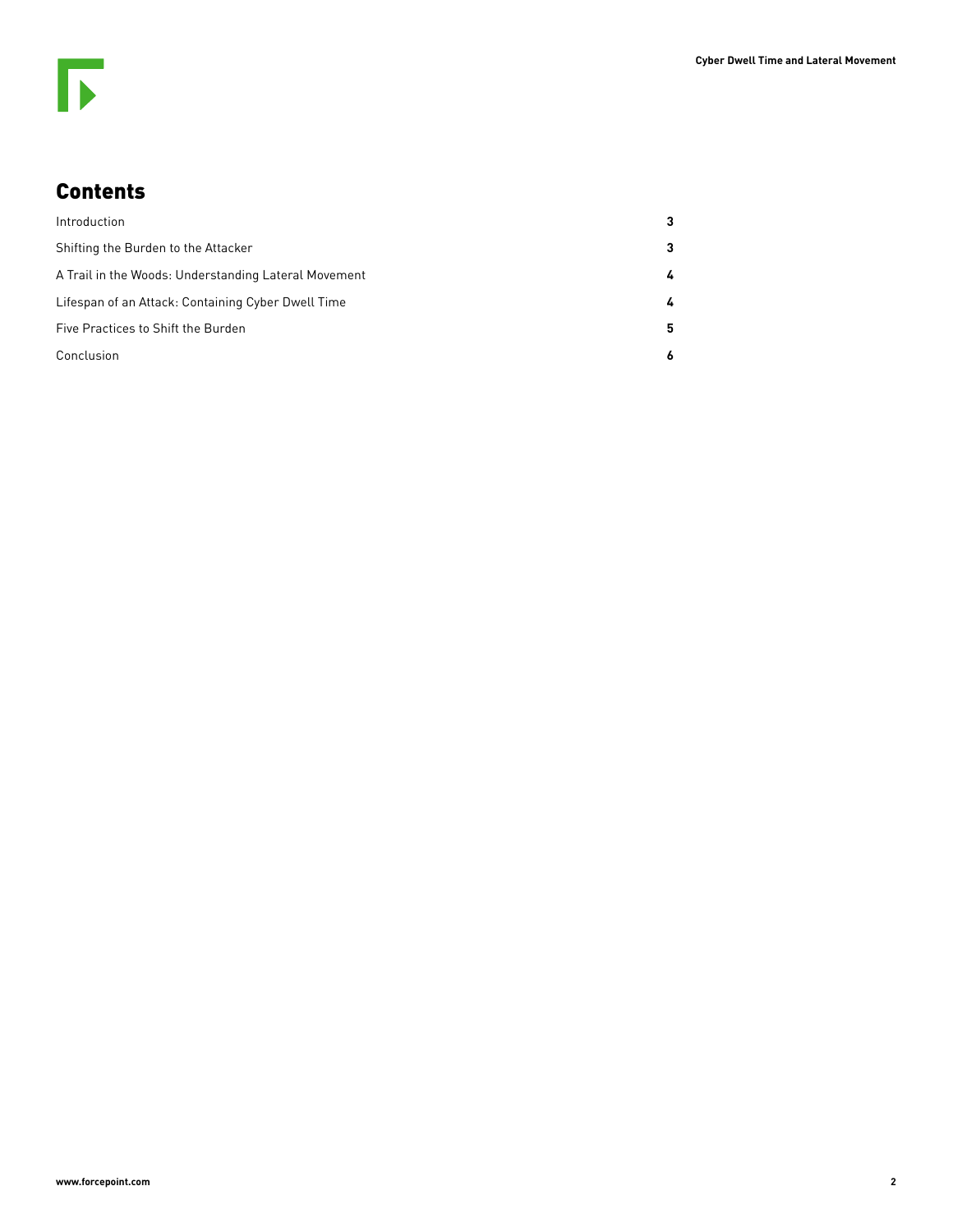### INTRODUCTION

In 1971, Ray Tomlinson, a young engineer at what is now Forcepoint BBN Technologies, introduced the ubiquitous "@" symbol and changed communication as we know it. The launch of email, the expansion of networking and data sharing, along with the introduction of the domain name system, has created technological, innovative opportunities for individuals, businesses, and governments worldwide. However, these opportunities also presented themselves to threat actors – criminals hoping to take advantage of this newfound openness by exploiting protocols, applications, and operating systems.

In response, cyber defenders have found themselves in a neverending cycle of attempting to fill security gaps with patches, overlays, and new technology. While admirable, these efforts fall short because, often, they are applied to what is fundamentally insecure technology infrastructure.

IT security professionals, and the executives at the helm of business, want nothing more than to keep attackers out of networks and systems, but this game plan has proven impossible. The headline stories are well known and the data is alarming: According to the 2015 Verizon Data Breach Investigations report, there were more than 79,790 security incidents in 2014<sup>1</sup> .

In this context, the question remains: If preventing breaches is an impossibility, how should cybersecurity professionals focus their efforts in order to minimize the impact of an attack?



#### SHIFTING THE BURDEN TO THE ATTACKER

The "moat and castle walls" approach to cybersecurity is clearly not enough; that point is abundantly clear. While organizations must work to fortify defenses, a pragmatic approach includes:

- 1. Acknowledge today's reality Cyber breaches will occur; do not deny the inevitable.
- 2. Recognize the threat landscape Attacks come from both the outside and the inside of an organization. When they originate from the outside, attackers will mimic your internal employees.
- 3. Identify the attack paths The route attackers follow within a network – known as lateral movement – provides key insight into the intent and potential impact of a breach.
- 4. Limit breach longevity Take actions necessary to minimize the time an attacker is within your network – the cyber dwell time – limiting the potential impact by reducing exposure.

Points 3 and 4 will be the focus of this paper and introduce the concepts of lateral movement and **cyber dwell time**. Understanding these concepts enables organizations to shift the threat burden to the attacker, making their assets and infrastructure a less-desirable target.

1 Source: http://www.verizonenterprise.com/DBIR/2015/



According to the 2015 Verizon Data Breach Investigations Report, there were more than

**79,790** security incidents in 2014.<sup>1</sup>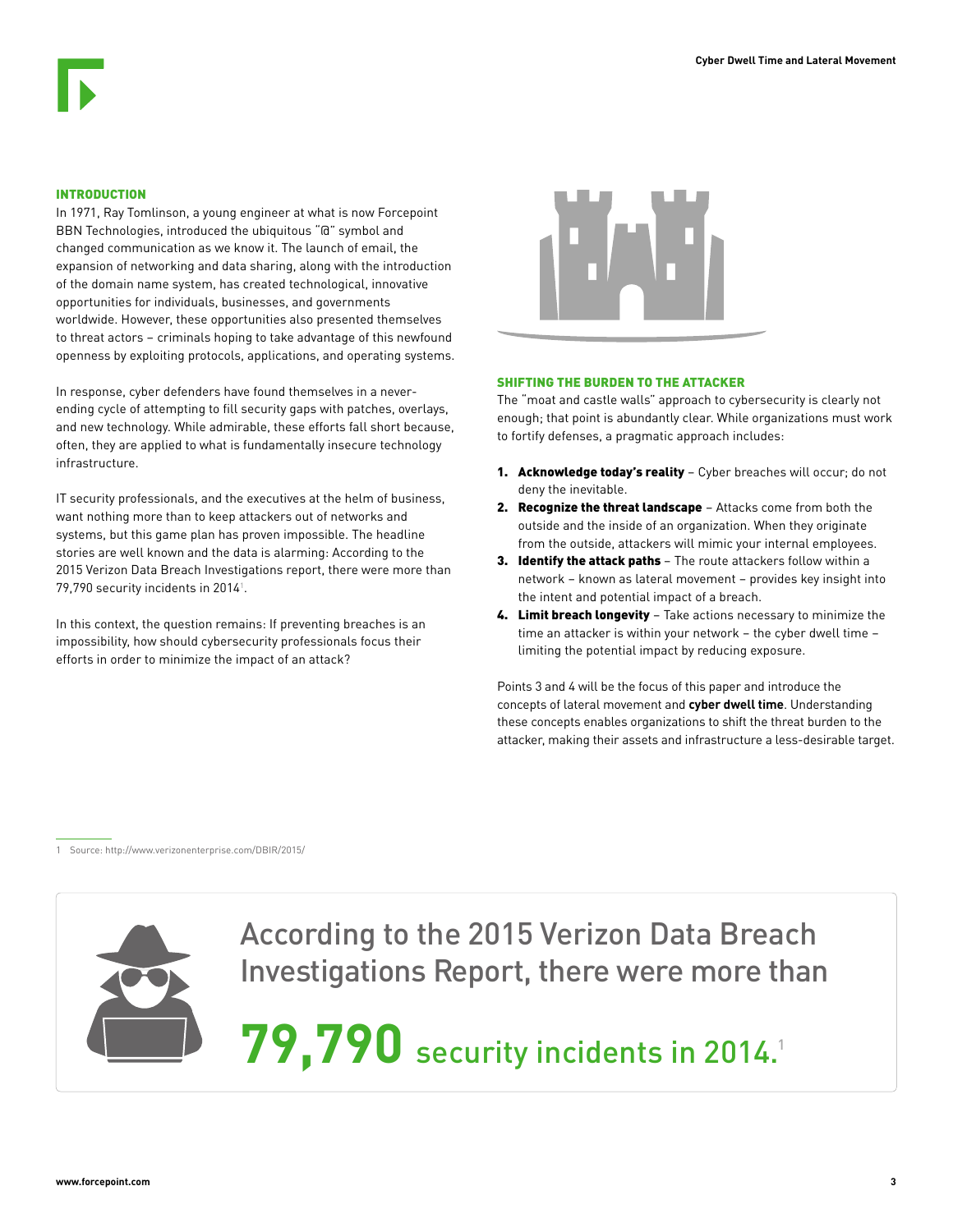#### A TRAIL IN THE WOODS: UNDERSTANDING LATERAL MOVEMENT

Advanced attacks occur with purpose; they are launched with clear intent. With that in mind, it is important that organizations not take a short-term view of attack analysis.

For example, when a machine is discovered to be compromised, there are some fundamental questions that should always be asked: Where did the attacker traverse? How was the movement possible? What was the end target? What controls were executed to make the threat persistent?

When answering the questions posed, security defenders must understand that spear phishing, waterhole attacks, or any other malware delivery methodology are all means to an end. The infected systems, while important in their own right, are superfluous to advanced attackers. What they really care about is their ability to remain undetected while traversing the enterprise networks.

The initial onset of malware delivery typically is not to extract as much intellectual property as possible, but to establish a gateway into environments that the attackers do not control. That infiltrated system becomes a proxy to begin the process of lateral movement. There may be one lateral step or 100 steps to gain the targeted intellectual property or control of a system. In many cases, threat actors target an individual's credentials allowing them to move throughout the network under the guise of a legitimate user. Understanding where and how this occurs is critical as it provides insight into both the intent and potential impact of an attack.

#### LIFESPAN OF AN ATTACK: CONTAINING CYBER DWELL TIME

As discussed, pragmatic organizations understand that breaches will occur and that prevention, although very necessary, cannot be their only security tactic. They must also focus on containment. Identifying and containing an attacker as quickly as possible is paramount.

Similar to vandals who have broken into a school during off hours, the goal of containing cyber dwell time is to ensure the vandals have as little time as possible to wreak havoc – and extricate important assets from the organization. Research shows that attackers spend an average of 200 days inside a network before being eradicated.<sup>2</sup> Imagine the damage an attacker could inflict over that period of time. If attackers can be contained in less time and subsequently have access to less enterprise surface area, they will burn through more resources to get what they want.

To reduce cyber dwell time, it is necessary to fully understand the concept. Cyber dwell time begins when an attacker enters your network and continues until you eject them or they leave (presumably after having completed the intended actions). The goal should be to reduce dwell time as much as possible, providing the attacker the least amount of opportunity to achieve lateral movement and remove critical data from your organization.

The next likely question is "How is cyber dwell time measured?" This can only be assessed by tracing the threat back to its origin. Determine when and where the compromise came from, in addition to tracing those lateral movements.



<sup>2</sup> Source: INFOSEC Institute – The Seven Steps of a Successful Cyber Attack—July 11, 2015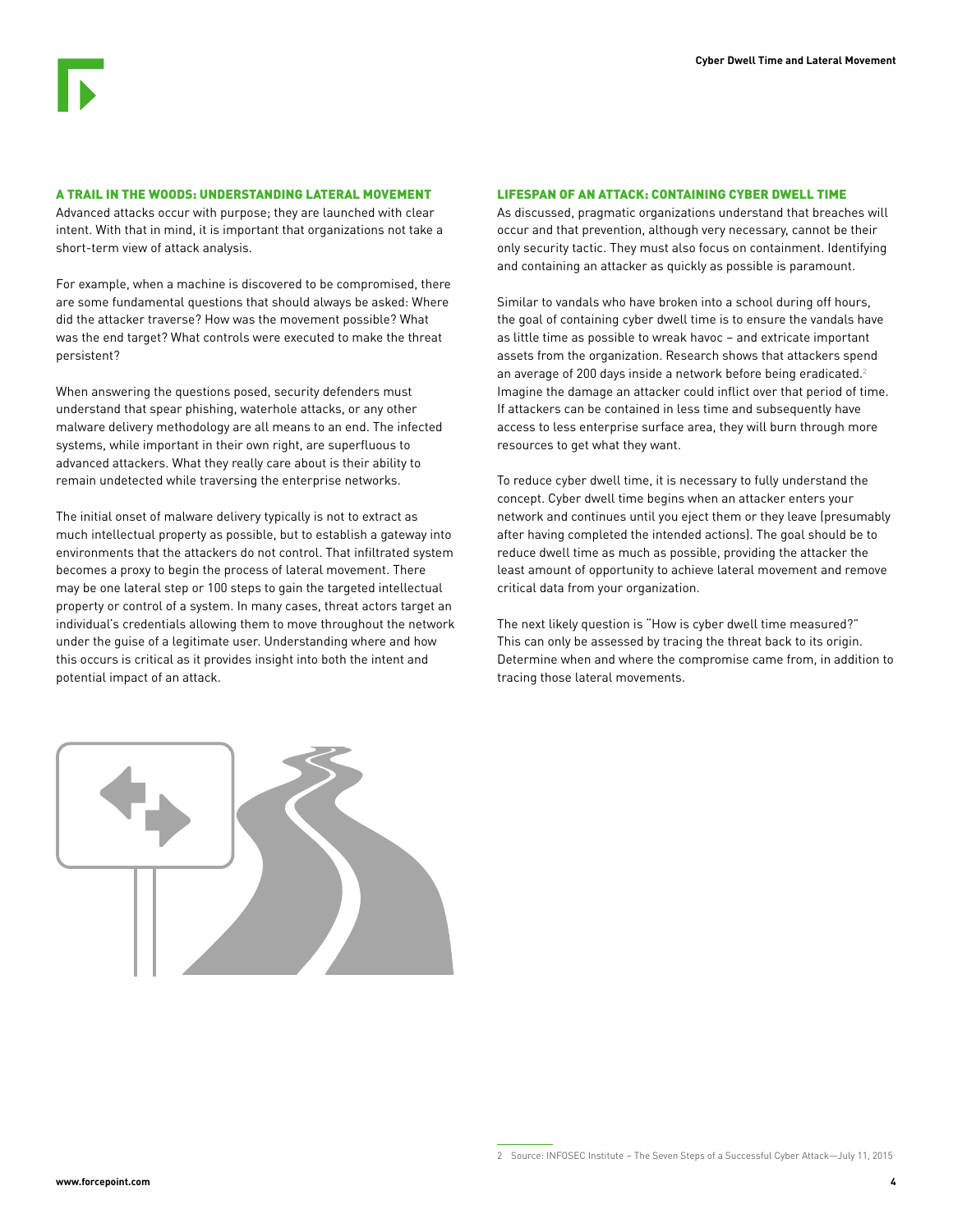# Focus Areas To Reduce Dwell Time

- Fundamental security controls
- Granular visibility and correlated intelligence
- Continuous endpoint monitoring
- Actionable prediction of human behavior
- User awareness



As organizations move to reduce cyber dwell time, there are several fundamental concepts that should be considered. Listed below are five practices that serve to help organizations decrease dwell time by detecting, containing and controlling cyber threats.

1. Fundamental Security Controls. The first step, which is particularly relevant in the context of containing lateral movement, is ensuring your basic security controls are in place. By enacting fundamental security controls – such as regular patching, restrictive administrative access, two-factor authentication, and network segmentation where appropriate – the attacker is forced to invest greater resources in finding a way in. By forcing an attacker to increase their investment, they may elect to search for a more attractive target.

In the process of implementing best practice security controls, a core step should be to identify high-value targets – the systems and people vital to the success of your organization. These are the targets that adversaries most frequently want to exploit for financial or intellectual gain. Security monitoring should be elevated on these assets. Such an approach enables your cybersecurity teams to dedicate operational time to prioritize alerts while easing the process to apply focused controls on endpoints, network devices, or the high-value targets themselves.

2. Granular Visibility and Correlated Intelligence. As previously stated, a breach will occur regardless of the fundamental security measures in place. However, enterprises can withstand breaches by ensuring both have granular visibility of their network and enterprise communications.

Therefore, enterprises should implement network monitoring functionality such as Netflow and collect logs from any device that records identity usage. This enables organizations to create red flags related to identity theft, data loss, and abnormal activity on a day-to-day basis. While these alerts are important, a critical capability lies in correlating actions to every machine or user, whether on or off the network. Detailed information relating to all incoming emails, such as full headers and even content, will allow cybersecurity teams to cycle back to the origin of the incident.

Forensic visibility is imperative when attackers breach the perimeter and internal security controls. With forensic data, organizations have an increased ability to trace threats back to their origin and to calculate dwell time. Dwell time is a new metric for incident responders and incidentally is the only one Forcepoint uses to measure its security posture. How effective is your response team in detecting, containing, and controlling advanced threats?

3. Continuous Endpoint Monitoring. With continuous endpoint monitoring, organizations are able to cultivate a keen perception of people, processes, and machines – translating user activity on the end point to policies and vice versa in near real-time. Why does this matter? When done right, the resulting contextual awareness allows security teams to stitch together the framework of an incident and correlate seemingly unrelated events. This means faster response times and less time spent doing traditional forensic work trying to understand attacker movements and intentions.

As previously mentioned, the majority of attacks start with the host or employee, so continuous end point monitoring is a major evolution in security posture, and critical for expedited incident response. This heightened insight into the end point allows for quicker detection of malware and abnormal behaviors of users. By not only looking for malware and paying attention to odd user activity, organizations will be able to reduce dwell time. This reduction in dwell time and forensics evidence will provide the ability to apply context and protect more than single systems.



**"...Contextual awareness allows security teams to stitch together the framework of an incident, and correlate seemingly unrelated events."**